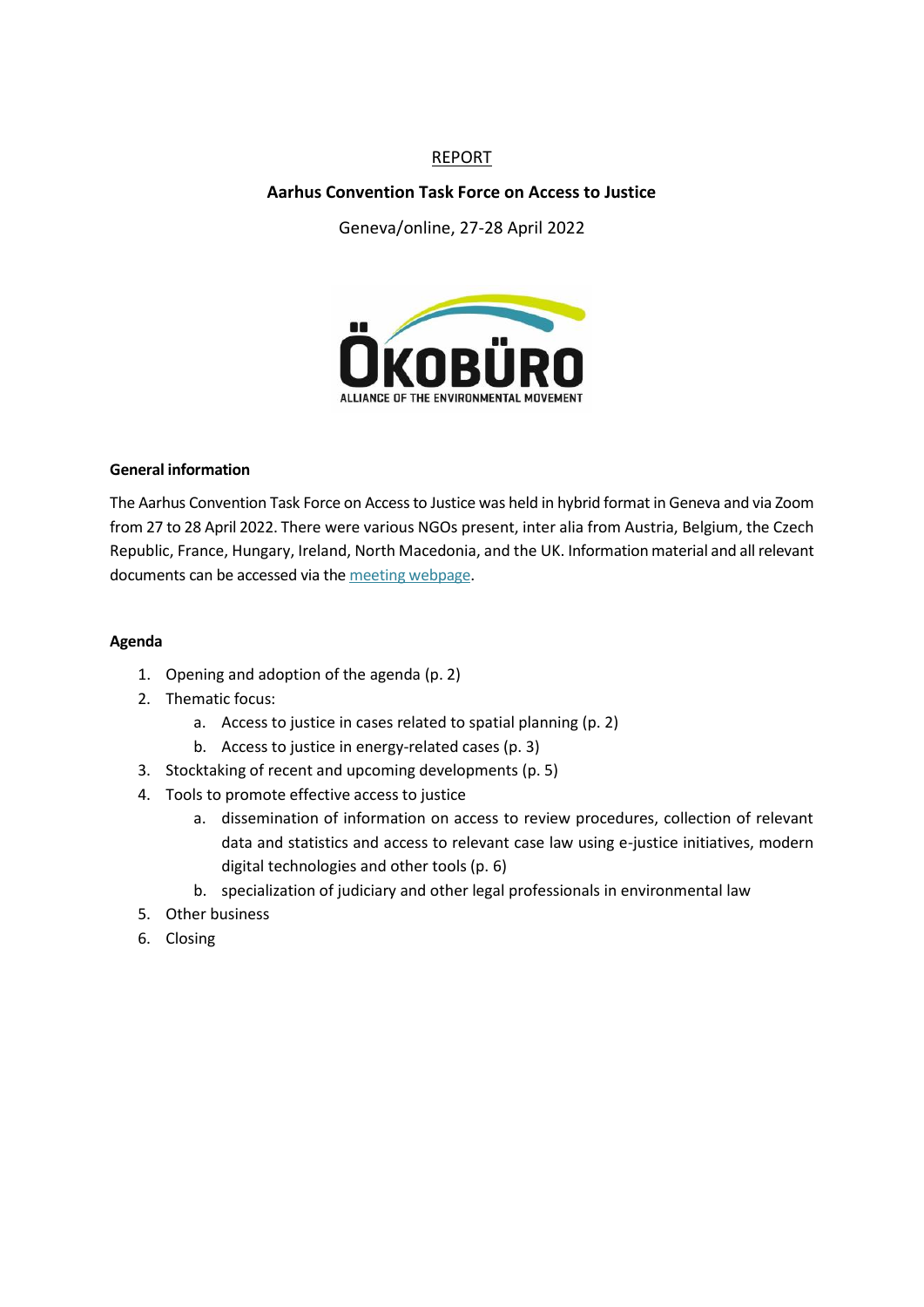

# **27 April 2022**

 $\_$  , and the set of the set of the set of the set of the set of the set of the set of the set of the set of the set of the set of the set of the set of the set of the set of the set of the set of the set of the set of th

### **1. Opening and adoption of the agenda**

Mr. Luc Lavrysen, Chair of the Access to Justice (A2J) Task Force, opened the meeting welcoming all physical and online participants. He referred to the challenging times due to the military attack on Ukraine as one of the Parties to the Convention. He appealed to strongly condemn this intervention and expressed his regret that some colleagues were not able to attend the meeting due to the war.

Regadring the meeting agenda, he noted that the thematic sessions of Wednesday would focus on A2J related to spatial planning and in energy-related cases. A part of item 3 regarding stocktaking would focus on Decision VII/3.

The [agenda](https://unece.org/sites/default/files/2022-03/14TFAJ_Inf1_ProvisionalAgenda_0.pdf) was adopted.

## **2. Thematic focus**

## **a. Access to justice in cases related to spatial planning**

**Nato Macharashvili**, Acting Head, Legal Support Division of the Georgian Ministry of Environmental Protection and Agriculture, presented online on access to justice in the field of spatial planning in Georgia. There are two different stages for review and approval (first for the concept and then for the plan). Cases of appeal are rare and litigation cases and court decisions often take a long time.

**Tina Janjatovic**, Senior Legal Adviser of the Serbian Ministry of Environmental Protection, presented online about A2J in cases related to spatial planning in the Republic of Serbia. Planning documents include urban and spatial plans. There is an early public insight procedure which lasts for 15 days. Every legal or natural person has the right to initiate a procedure for assessing the constitutionality of a planning document before the Constitutional Court and/or can file a complaint with the protector of citizens. As case examples, she mentioned a project at the river Jadar and the spatial plan of the municipality of Backa Palanka.

**Chloe Galea**, Senior Officer of Legal Affairs, Environment and Resources Authorities, Malta, presented in person about A2J in cases related to spatial planning in Malta. Cases can be brought to the Environment and Planning Review Tribunal (EPRT), to the Administrative Review Tribunal (ART), and to the civil court. She presented a specific case of the Sliema Local Council and regarding the central link project (regarding the planning of roads). Although a right to appeal was neglected, the EPRT suggested to introduce such a right. In the Moviment Graffitti case, the court of appeal decided that denying A2J for a lack of participation in the previous procedure is unlawful if a project is subject to EIA/IPPC assessment.

## *Discussion:*

In a small country like Malta, there seem to be a lot of cases compared to the larger countries Georgia and Serbia. In Georgia, the legal interest seems to be the key factor, in Serbia the only way of A2J is via the constitutional court. In Malta, the tribunal makes it easier to bring cases, as the costs are much lower. Also, the possibility to appeal is clearly laid down in Maltese legislation. Courts in Malta generally rely on national legislation (and not the Aarhus Convention directly). The court of appeal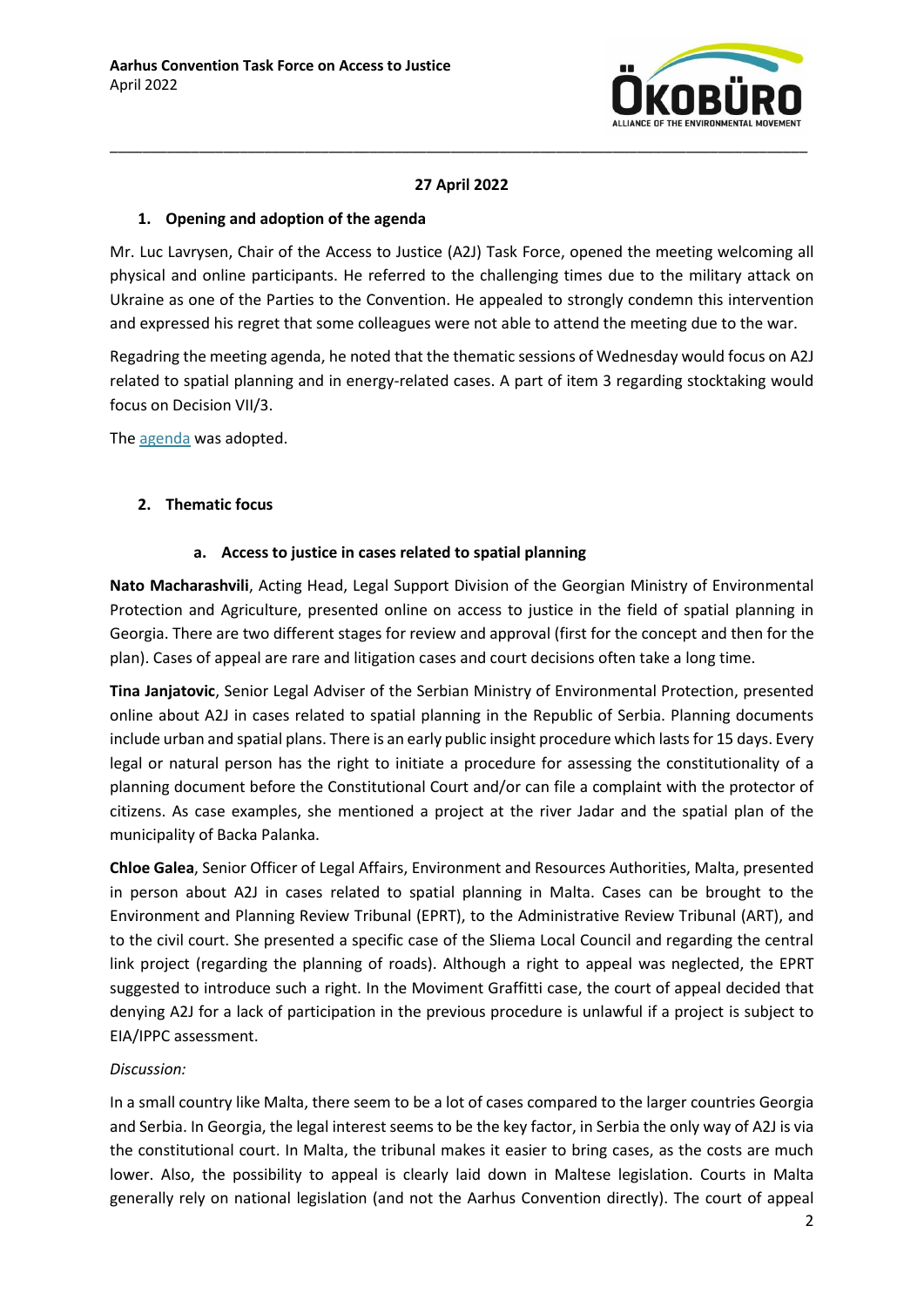

seems to broaden the right of appeal compared to the restrictive approach of the tribunal. As it is part of the judiciary and not to the legislator, a guidance document is, however, rather not possible. If a person has not participated in the previsions procedures, there are other instances to appeal in Malta.

 $\_$  , and the set of the set of the set of the set of the set of the set of the set of the set of the set of the set of the set of the set of the set of the set of the set of the set of the set of the set of the set of th

**Faustino Gudin**, Judge and Professor at the University Alcala de Henares, presented in person on A2J in Spanish spatial-planning cases and the Spanish instruments for the protection of the environment. There are legal obstacles to the demolition of illegal works to restore the ecological balance disturbed. Environmental NGOs have a right to legal aid/free A2J, but it is up to the consideration of the committee. Also, there is a loophole regarding injunctive relief of NGOs, as they mostly cannot afford the payments. He addressed the case regarding the M4 highway through Madrid, where the project was sliced into 4 little parts and a small NGO appealed.

**Natasha Dokovska**, Journalists for Human Rights, presented in person on A2J in North Macedonia. Everyone who wants to initiate an EIA procedure should submit a notice of intent to the Ministry. In practise, however, this procedure is usually not followed. There are 350.000 requests for the legalization of illegally constructed buildings, 97% of these requests are without EIA. The tenant's council representatives exercise the right of A2J, but most often without success.

**Alison Hough**, European ECO Forum, provided an online statement on pressing issues related to BREXIT, which NGOs are facing in Northern Ireland. She focussed on "The Level Playing Field" of environmental law in Northern Ireland /UK, litigation challenges and A2J standards. The main part of environmental legislation with cross-broader relevance is not covered by the Protocol. There have been repeated intentions in Northern Ireland and Ireland to lower A2J standards.

## *Discussion:*

There is no system to make the developer pay if it is obvious that there was a breach of law in Spain. If the company has an urban license this cannot be overdrawn. The costs of the demolition in the specific case of a hotel would have been too high.

Regarding cross-border A2J in Northern Ireland, there are already very significant issues in respect of waste – including a slurry spreading where the impact of "dumping" it has in some instance not been properly assessed or consulted or licences granted for intensive agricultural facilities in Northern Ireland – despite even international law obligations such as under the Espoo Convention. Mining is another area where serious concerns are emerging, particularly given impacts to water, but the visibility of proposals and consents is an issue. The quiet but often deeply damaging effects on aquaculture in the jurisdictionally contested cases is another area of concern and has been even prior to Brexit. Another area expected to be problematic is Energy.

The chair read out relevant passages o[f document AC/TF.AJ-14/Inf.4](https://unece.org/sites/default/files/2022-04/14TF.AJ_Inf.4_KeyOutcomes_final.pdf) summarizing the outcomes of the Task Force. No objections were noted.

## **b. Access to justice in energy-related cases**

**Ksenija Dimec**, County Court of Rijeka, Croatia, presented on successful A2J in energy-related cases in Croatia. Parties can initiate procedures against administrative decisions at the administrative court, as next level there is one High Administrative Court in Croatia. She presented the case of the wind farm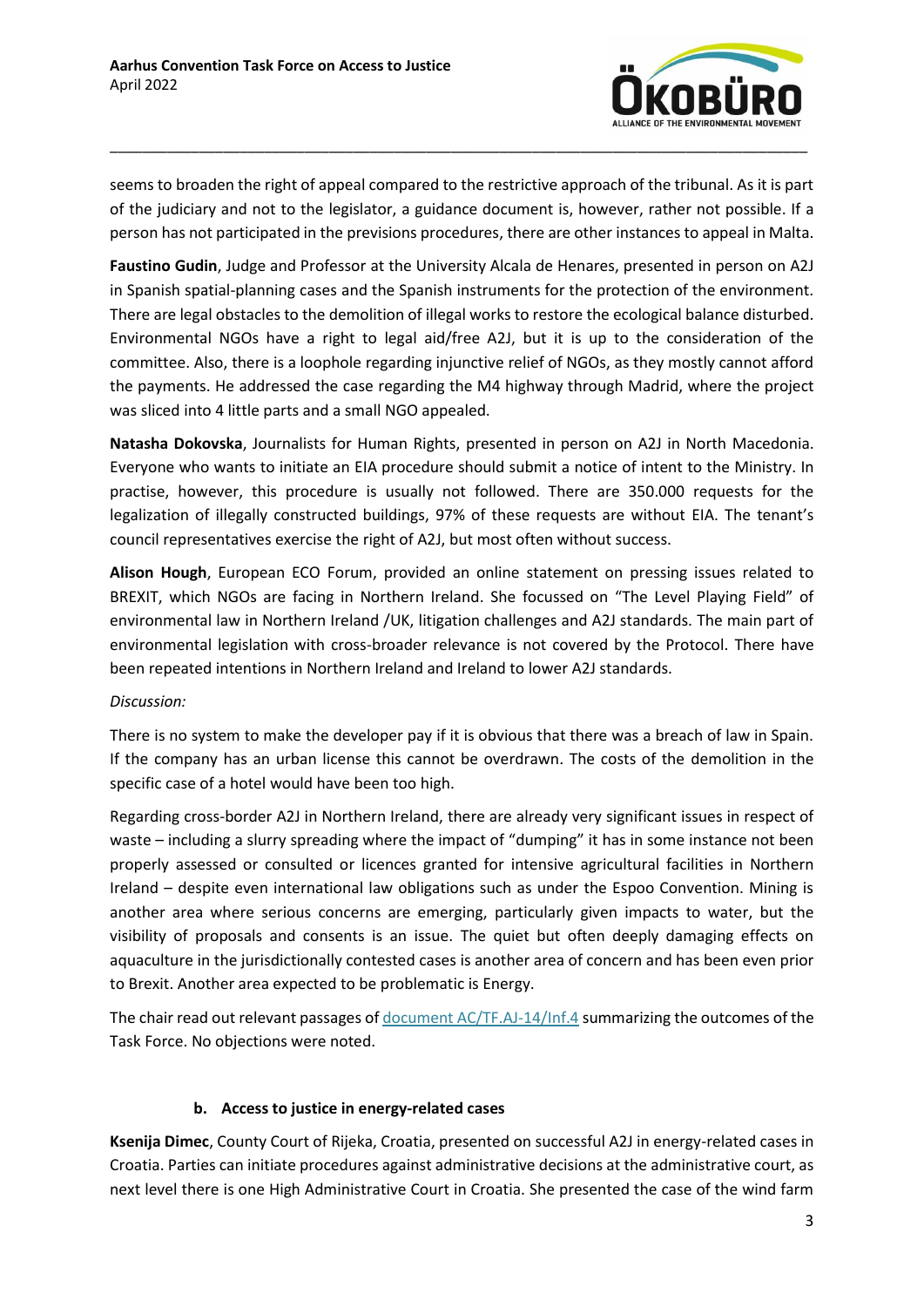

Vratarusa II, a high administrative court judgement form May 2020 and the case of the (small) hydro power plant Primislje, where a big project was sliced into several pieces to avoid EIA.

 $\_$  , and the set of the set of the set of the set of the set of the set of the set of the set of the set of the set of the set of the set of the set of the set of the set of the set of the set of the set of the set of th

**Lorena Çabej**, Seconded Judge at the Albanian Supreme Court, presented in person on case-law regarding energy-related cases on hydropower plants in Albania. Plaintiffs must live or have a life closely to the area where the project is located. The presented case will also be published in the A2J database and will be accessible through the Aarhus clearinghouse.

*Discussion:*

In the judiciary sector, there are no capacity building events on Aarhus-related document, but Croatian NGOs seem to be well informed.

*The chair closed the meeting for the first day.*

#### **28 April 2022**

The chair welcomed all participants to the morning session.

**Marito Chakryan**, Advisor at the Armenian Ministry of Environment, shared her experiences from Armenia. Solar energy production is currently considered a priority, hydropower only the second priority due to the negative effect it has on ecosystems. She presented the assessment procedure and decision-making framework on energy-related matters. Key public authorities are the government, the ministry of environment and the "Environmental I act Expertise Center" (SNCO). Currently many people have little or no access to electricity and energy supply.

**Pierre-Louis Lefever**, Head of the General Environmental Law Office of the French Ministry of Ecological Transition, presented in person on the French experience in the field of A2J. Some energyproducing projects are subject to complex permitting procedures, including sea-based power sources. Regulatory acts can be subject to legal recourse by courts.

**Christiana Mauro**, Guta Environmental Law Association presented in person on crime and ultrahazardous activities in the energy sector. She focussed on two cases regarding the StocaMine Deep Depository in Frace and the Paks II NPP in Hungary. In the StocaMine, a fire destroyed the facility and made visible the hazards of toxic waste. It is located directly above one of the largest ground water resorts of Europe. Regarding Paks II, according to a study from Austria, the Paks II site is incompliant with nuclear safety law due to seismic hazards. Concerns were already raised in the siting procedure, but were not taken into account (as the relevant persons were not qualified to participate in the procedure). The EU taxonomy also does not offer means of A2J.

**Priska Lueger**, ÖKOBÜRO and Justice and Environment (J&E) presented online on options to challenge national energy and climate plans (NECPs) and strategic environmental assessment (SEA) decisions in different EU Member States. Regarding NECPs, A2J options exist in Bulgaria, Estonia, Romania, and Spain, while no realistic options to challenge NECPs in Austria, Croatia, Hungary, and Slovenia. Only in Spain and Slovenia, the NECP was subject to an SEA so far. The SEA decision can be challenged in Bulgaria, Slovenia, Spain, Romania, and Estonia under certain circumstances – mostly based on administrative procedure or dispute acts.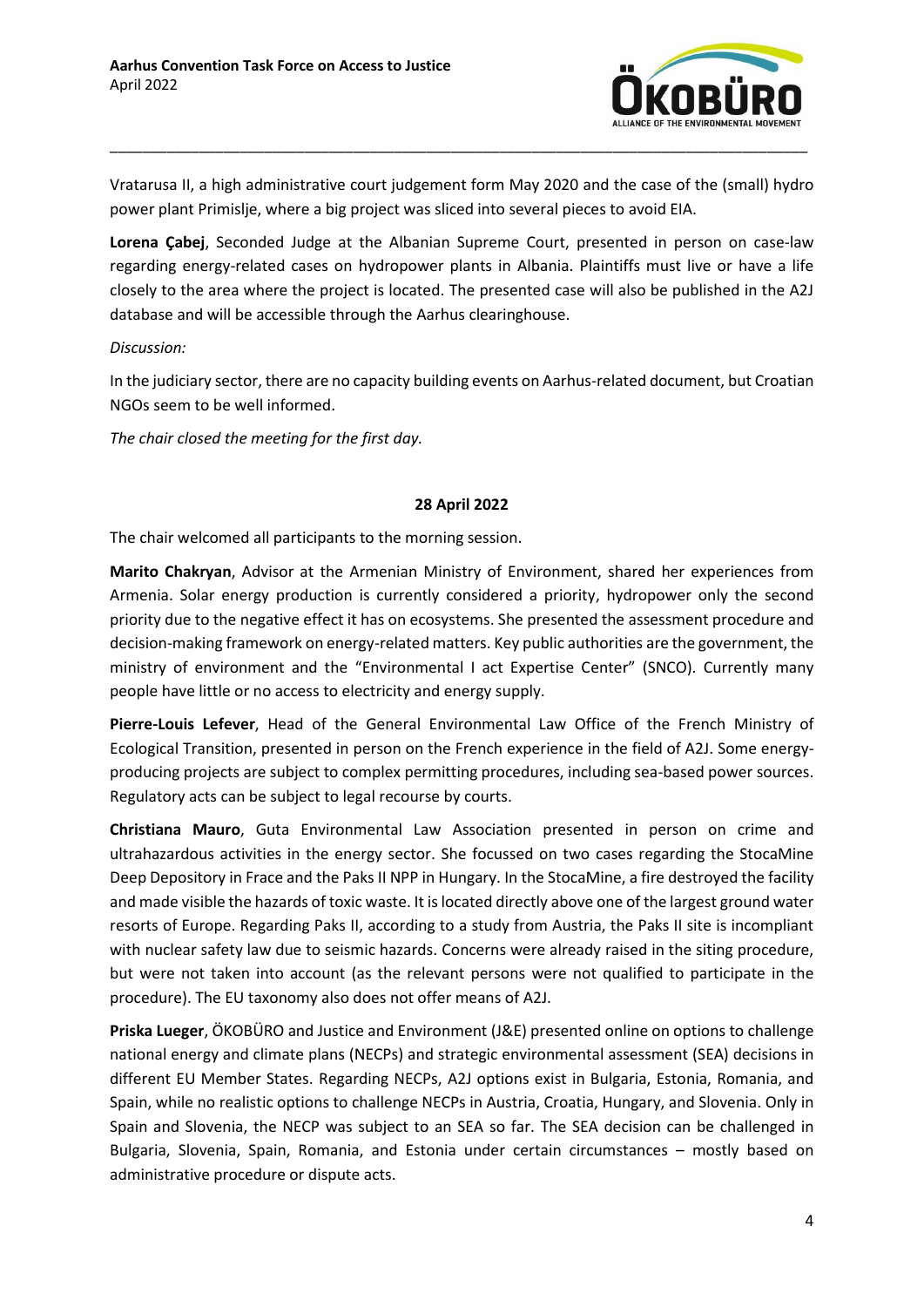

#### *Discussion:*

The NECP in Belgium has a very unclear status, it is doubtful that it can be considered an administrative regulation. Because this is a constitutional matter, a change to this status would requires a 2/3 majority. For those plans for which SEA is provided, it can only be challenged together with the decision.

 $\_$  , and the set of the set of the set of the set of the set of the set of the set of the set of the set of the set of the set of the set of the set of the set of the set of the set of the set of the set of the set of th

There is an appeal against the NECP planned by Friend of the Irish Environment, asking about the level of detail required to anticipate environmental damage. This could be important for other states as regards the level of participation required. The judgement should be published in July.

[Document AC/TF.AJ-14/Inf.4](https://unece.org/sites/default/files/2022-04/14TF.AJ_Inf.4_KeyOutcomes_final.pdf) summarizing the outcomes of the Task Force was amended as follows:

[The task Force] "(c) Noted that a regular analysis of energy-related cases could help to address challenges and improve the procedures for public participation in decision-making *and access to justice* in this area *and invited the Task Force to discuss the methodology for this analysis*.

(d) Called on Parties to take the necessary legislative and other measrues to remove existing barriers in access to justice in energy-related cases with regards to standing, timeliness and limited scope of review, *compensation of damages , costs and assistance mechanisms, use of scientific assessments* and other issues highlighted by the speakers."

## **3. Stocktaking of recent and upcoming developments**

**Hristo Stoev**, State Expert at the Bulgarian Ministry of Environment and Water, presented online how access to review procedures works in Bulgaria. Administrative acts may even be challenged if the possibility for administrative contestation has not been exhausted. In administrative matters, there are two-instance court procedures. Environmental cases are handled under the common administrative procedure.

**Nathalie Sabbagh**, Principal at the Ministry of Environment of Denmark, presented in person on the situation in Denmark. Review options include a Parliamentary Commissioner (watchdog), legal remedy, administrative supervision and remonstration, and judicial review, which is performed outside the administrative process.

**Adam Daniel Nagy**, European Commission (EC), presented in person on the amendment to the EU Aarhus Regulation. Standing for individuals and groups will only be applicable as of 29 April 2023. There was a statement issued during the co-decision process, in which the EC committed to several actions to implement the state aid findings on case C-128. For the national level, the EC adopted a communication on A2J.

## *Discussion:*

Under the light of the open procedure, it should be noted that there are still deep concerns regarding the compliance of Bulgaria with A2J provisions.

The revised guidance on stated aid for climate, environmental protection, and energy, which also encompasses A2J, excludes state aid for nuclear energy from the scope of applicability. Under the light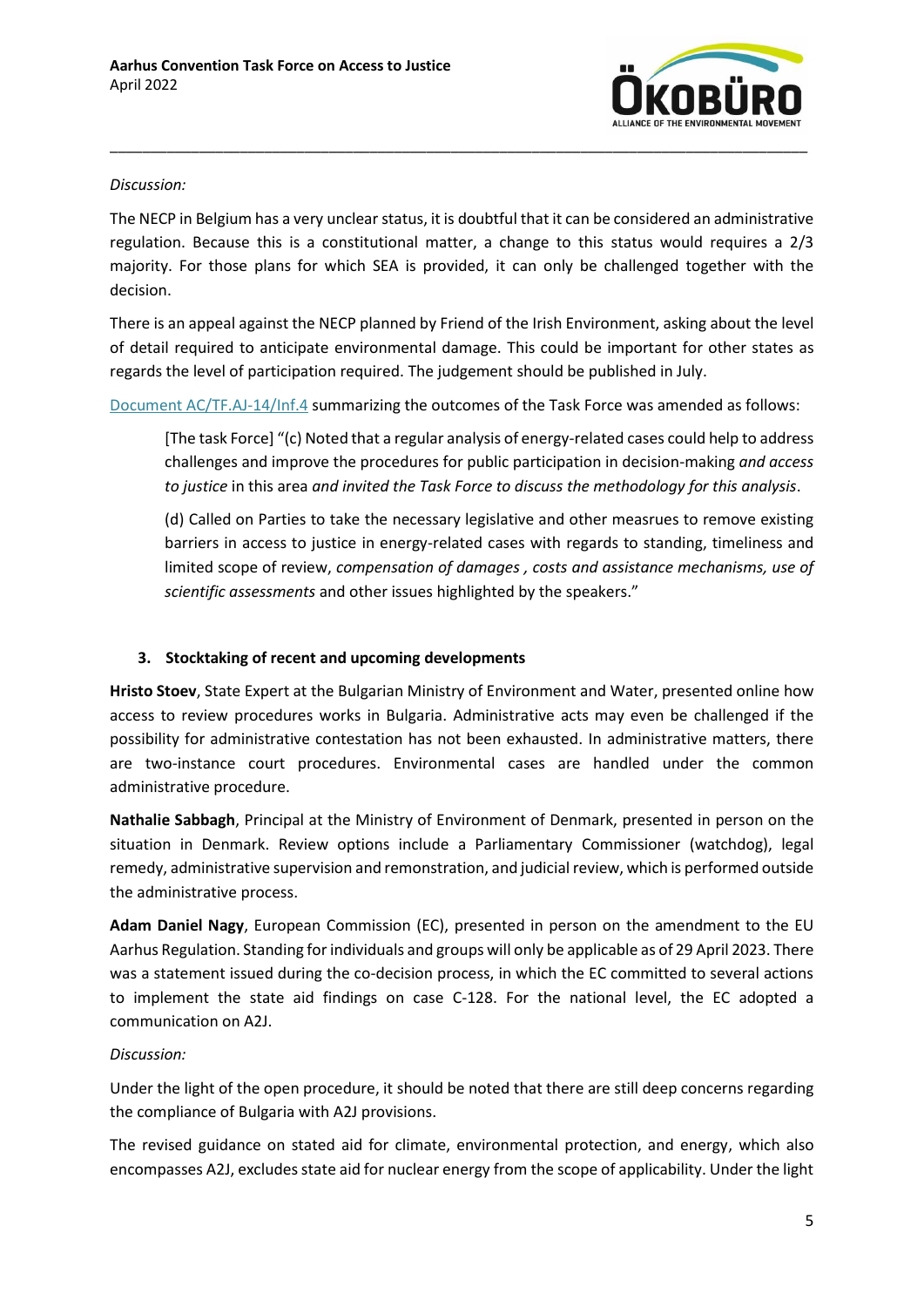

of the implementation of C-128 (state aid) this is surprising and could not be explained by the representative of the EC, as it falls under the scope of another DG.

 $\_$  , and the set of the set of the set of the set of the set of the set of the set of the set of the set of the set of the set of the set of the set of the set of the set of the set of the set of the set of the set of th

**Luka Djordjevic**, Environmental Law Clinic, presented online on developments and systematic challenges in public participation and access to justice. He focussed on the "Euro Lithium Balkan" case and the "Veliki Crljeni" case.

**Sebastian Bechtel**, ClientEarth, presented online on A2J at EU level. He highlited to different barriers in EU member states: (1) lack of and restrictions to legal standing, (2) prohibitive costs, and (3) insufficient standard of review. He discussed A2J as a human right and argued that better implementation and enforcement is crucial. There have been several unsuccessful attempts to introduce A2J on EU level (e.g. regarding the horizontal Directive, single-use plastics, drinking water, or the EU climate law).

**Attracta Ui Bhroin**, Irish Environmental Network, provided an online statement regarding the costs of legal review in Ireland. She highlighted the importance of Ireland for the global environment with its large marine areas.

**Carol Day**, Solicitor, Royal Society for the Protection of Birds provided an online statement supporting and adding onto Attracta Ui Broihn's concerns with a view from Northern Ireland. She also touched upon planned amendments which might affect the right to adequate and effective remedies negatively.

**Natasha Dokovska**, Journalists for Human Rights provided a statement in person on A2J in the field of urban planning in North Macedonia.

**Ruzanna Ghazaryan**, Dalma-Sona Cultural-Educational, Social-Environmental Fund, provided a statement in-person on the A2J situation in Armenia.

NGOs commented on the draft questionnaire [on Measures to enable effective access to justice](https://unece.org/sites/default/files/2022-04/14TFAJ_Inf3_Draft_survey_enablers_AJ_draft.docx)  [in environmental matters](https://unece.org/sites/default/files/2022-04/14TFAJ_Inf3_Draft_survey_enablers_AJ_draft.docx) and suggested that also obstacles be included. It has been clear that there are many open issues in the field of A2J, so it would be good to look closer into the aspects of SEA. The following proposals for additions were expressed regarding MOP Decision VII/3:

- 1. legal remedies and standing related to A2J in spatial planning and energy issues (paras 2 and 14a(i) )
- 2. access to justice for SEAs (para 14a(i))
- 3. developments in SLAPPs (para 5 and 14d)
- 4. invite selected parties to report on progress of Action Plans ahead of October 2024 deadline
- 5. Cross-border A2J issues (para 14a(i) and (e) )

The Task Force took note of the statements and decided to undertake a survey to collect possible solution and practises.

## **4. Tools to promote effective access to justice**

The agenda item was introduced in person by **Adam Daniel Nagy**. Regarding electronic tools, he referred to the work of the Access to Information Task Force. He also presented the EC's e-Justice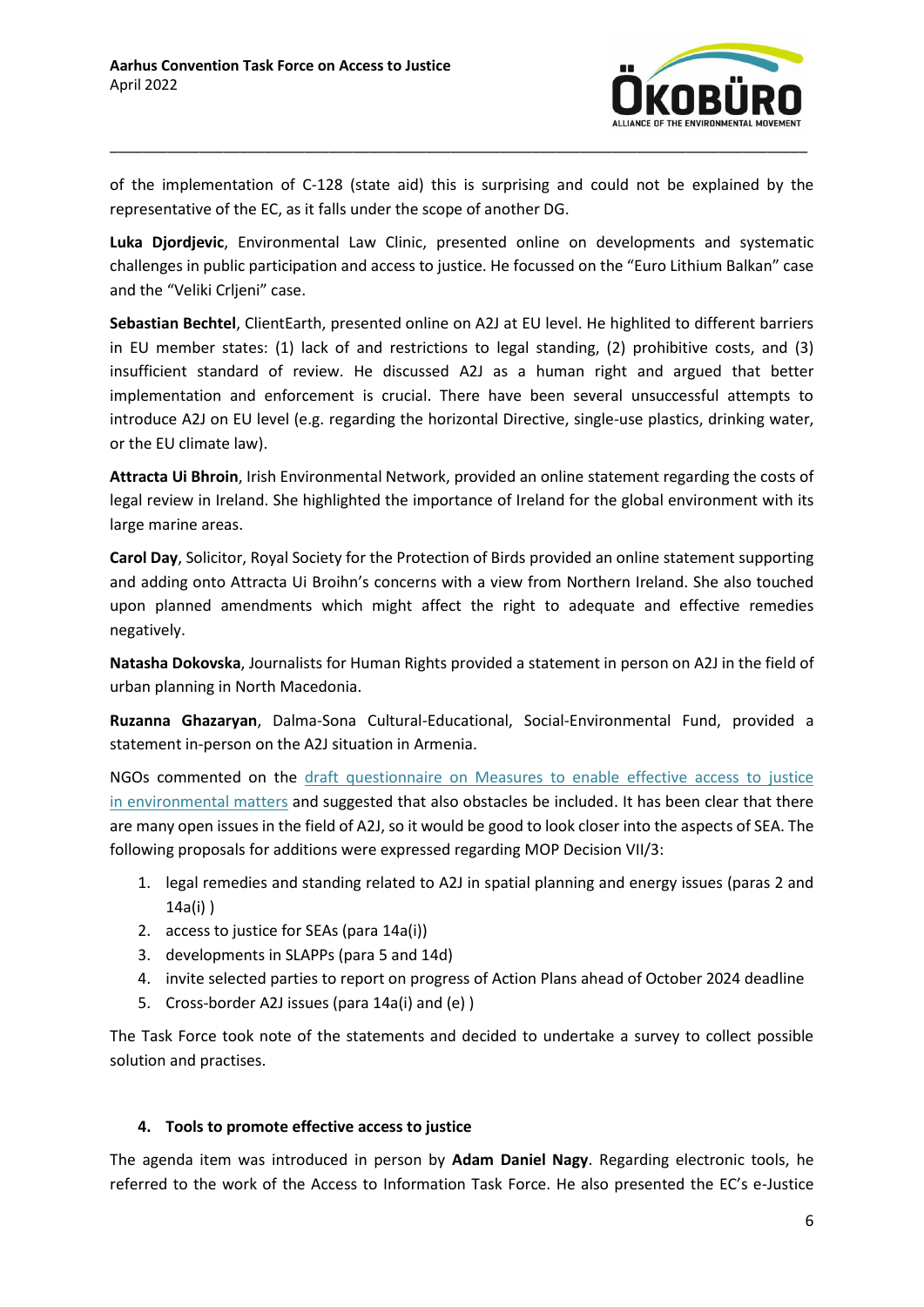

portal which was created together with J&E and COWI. Not only secondary law, but the whole framework was considered. NGOs, but also judges and national Aarhus contact points were consulted to ensure quality of the factsheets.

 $\_$  , and the set of the set of the set of the set of the set of the set of the set of the set of the set of the set of the set of the set of the set of the set of the set of the set of the set of the set of the set of th

# **a. dissemination of information on access to review procedures, collection of relevant data and statistics and access to relevant case law using e-justice initiatives, modern digital technologies and other tools**

**Firuz Boboev**, Deputy Head of the Department of Legal information and Systematization, National Centre of Legislation under the President of the Republic of Tajikistan presented online on the A2J situation in Tajikistan.

**Frederik Hafen**, European Environmental Bureau, presented in person on experience and good practise regarding e-justice. Concerns arose, e.g., around limited access in some cases, "timely" justice, and procedurals guarantees. There are shortcomings regarding online access in Hungary and the Czech Republic when it comes to accessibility of laws and judgements. Austria was highlighted as a best practise example.

The chair reiterated the importance of training on the Aarhus Convention and the integration of A2J and risks for the environment in these training. E referred to a judicial colloquium organised by UNECE and UNEP, which took place back-to-back with the Task Force meeting.

# **b. specialization of judiciary and other legal professionals in environmental law**

**Vedalini Bhadain**, Chairperson of the Mauritian Environment and Land Use Tribunal (ELUAT), presented in person on environment and land-use. The ELUAT is called upon to hear appeals on environmental and land-use matters (spatial planning). The law provides that the tribunal elaborates with as little practicalities and formalities as possible, parties do not need to be represented by attorneys. It has been referred to as a "tribunal of the people" for being very open.

**Anahit Manasyan**, member of the Commission on Evaluation of the Performance of Judges in Armenia, provided a statement in person on practical experience from Armenia. She would welcome it to have a specialized tribunal or court on environmental matters. The administrative court currently does not have any specialized groups of judges.

**Marianna Bolshakova**, Regional Coordinator at the Environmental Law and Governance United Nations Environment Programme provided a statement in person on latest developments and findings regarding the update of the A2J guide.

**Malgorzata Kwiedacz-Palosz**, ClientEarth, presented online on the involvement and specialization of public interest lawyers within the EARL project carried out by ClientEarth and J&E in cooperation. The project focussed on increasing awareness and the knowledge on A2J of CSOs, public interest lawyers, and judges. She shared practical learnings and take-aways from the project: There should, inter alia, be specific trainings for lawyers, and judges among speakers, for judiciary will then have more interest in participating.